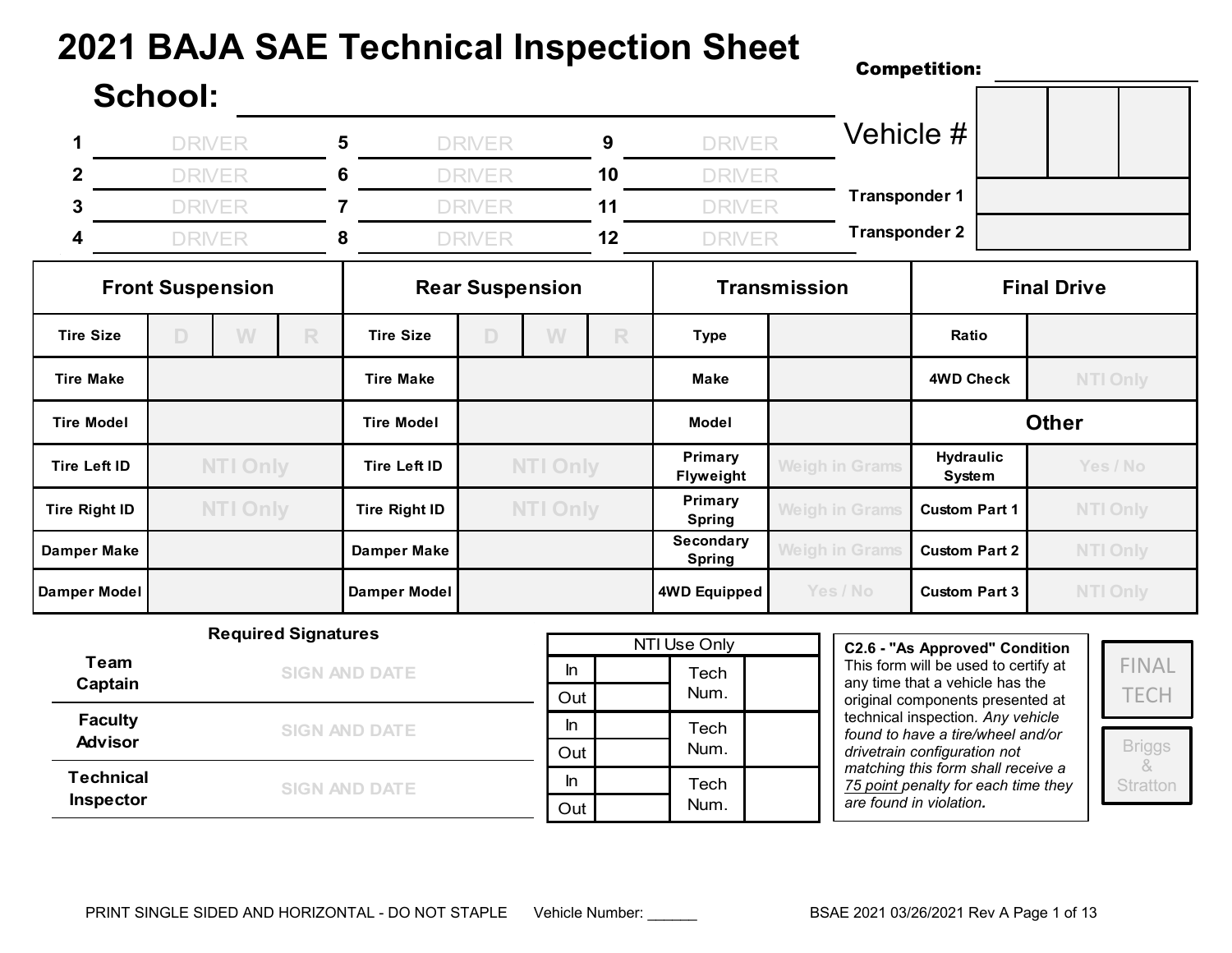| <b>Section</b> | <b>Rule</b>                                                                                                                                                                                                                                                                           | <b>TM</b> | <b>TI</b> | <b>TIL</b> | <b>Failed Items</b> | <b>RC</b> |
|----------------|---------------------------------------------------------------------------------------------------------------------------------------------------------------------------------------------------------------------------------------------------------------------------------------|-----------|-----------|------------|---------------------|-----------|
|                | <b>Design Constraints</b>                                                                                                                                                                                                                                                             |           |           |            |                     |           |
| C.2.2.2        | Technical sheets are printed single sided, horizontal format, and not stapled.                                                                                                                                                                                                        |           |           | <b>FR</b>  |                     |           |
| B.1.5.1        | The vehicle must have four (4) or more wheels not in a straight line                                                                                                                                                                                                                  |           |           | <b>FR</b>  |                     |           |
| B.1.6          | Max width 1626 mm (64 in.) with wheels pointing forward                                                                                                                                                                                                                               |           |           | <b>FR</b>  |                     |           |
|                | Roll Cage - Material & Documentation                                                                                                                                                                                                                                                  |           |           |            |                     |           |
| B.3.2.17       | Roll cage specification sheet must be present and filled out.                                                                                                                                                                                                                         |           |           | <b>FR</b>  |                     |           |
| B.3.7.1        | Calculations, purchase invoices, and material certifications of the materials used in the<br>roll cage and bracing shall be required at technical inspection.                                                                                                                         |           |           | <b>FR</b>  |                     |           |
| B.3.2.16       | Primary roll cage members must be constructed of steel tubing with a minimum carbon<br>content of 0.18%., OD of 25 mm (1.0 in), wall thickness of 3.0 mm (0.120 in).                                                                                                                  |           |           | <b>FR</b>  |                     |           |
| B.3.2.16       | Alternative Material must be steel tubing with a min. carbon content of 0.18% and have<br>equivalent stiffness (EI) and bending strength (S <sub>v</sub> I/c) min thickness 1.57 mm (0.062 in);<br>calculations must be in SI units.                                                  |           |           | <b>FR</b>  |                     |           |
| B.3.2.16       | Check thickness of Primary and Secondary Roll Cage Materials in a minimum of two<br>places each. (1.57 mm (0.062 in) and 0.89 mm (0.035 in) minimum)                                                                                                                                  |           |           | <b>FR</b>  |                     |           |
| B.3.2.3        | Secondary members may be circular or rectangular in shape and have a minimum OD<br>(or width) of 25.4mm (1.0 in) and a minimum wall thickness of 0.89mm (0.035 in).                                                                                                                   |           |           | <b>FR</b>  |                     |           |
| B.3.2.15       | One destructive testing (sample #1) and one destructive inspection (sample #2) weld<br>sample for each process performed by each roll cage welder is required at technical<br>inspection. Weld samples shall be permanently marked with welder name, welder<br>school, and weld date. |           |           | <b>FR</b>  |                     |           |
| B.3.2.15       | Weld samples are constructed of the same Primary Material and with the same<br>process(es) as the inspected vehicle.                                                                                                                                                                  |           |           | <b>FR</b>  |                     |           |
| B.3.2.15       | Weld samples exhibit superior weld strength with respect to the base material.                                                                                                                                                                                                        |           |           | <b>FR</b>  |                     |           |
| B.3.2.15       | Weld samples exhibit sufficient and substantially uniform weld penetration.                                                                                                                                                                                                           |           |           | <b>FR</b>  |                     |           |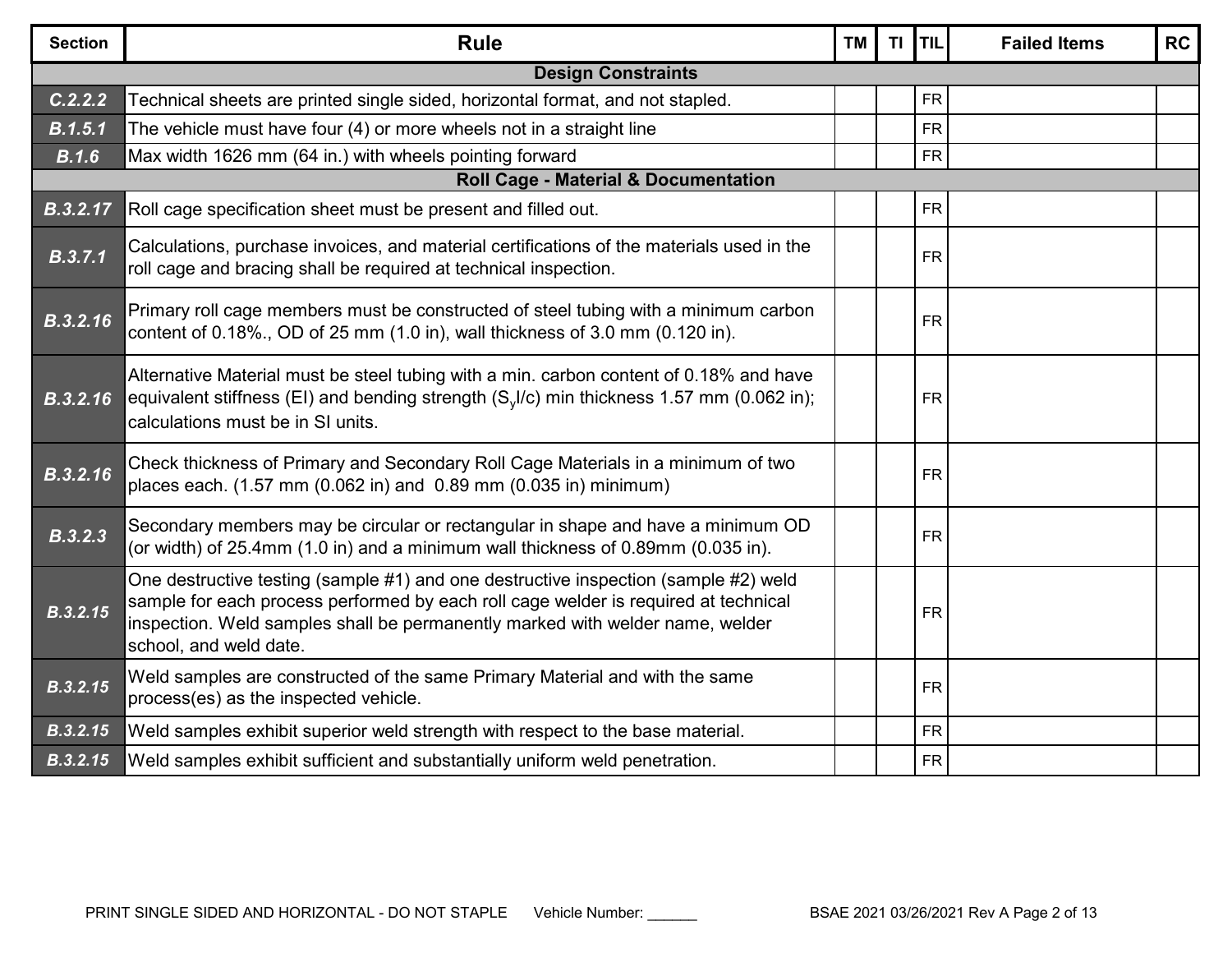| <b>Section</b> | <b>Rule</b>                                                                                                                                                                                                                                           | <b>TM</b> | TI. | <b>TIL</b> | <b>Failed Items</b> | <b>RC</b> |  |  |  |  |  |
|----------------|-------------------------------------------------------------------------------------------------------------------------------------------------------------------------------------------------------------------------------------------------------|-----------|-----|------------|---------------------|-----------|--|--|--|--|--|
|                | <b>Roll Cage - Geometry (Section 1)</b>                                                                                                                                                                                                               |           |     |            |                     |           |  |  |  |  |  |
| B.3.2.1        | Straight members may not extend longer than 1016 mm (40 in.) between Named Points<br>and bent roll cage members may not be longer than 838 mm (33 in) unsupported. The<br>minor angle between the two ends of a non-straight tube must not exceed 30° |           |     | <b>FR</b>  |                     |           |  |  |  |  |  |
| B.3.2.5        | Front two points (C) shall be joined by a lateral cross member (CLC); Located on the top<br>plane of the roll cage.                                                                                                                                   |           |     | <b>FR</b>  |                     |           |  |  |  |  |  |
| B.3.2.6        | RRH can have a maximum of 4 sections, no break in vertical members, driver seat<br>cannot intrude RRH plane.                                                                                                                                          |           |     | <b>FR</b>  |                     |           |  |  |  |  |  |
| B.3.2.6        | Rear Roll Hoop (RRH) must be substantially vertical (+/- 20° from vertical).                                                                                                                                                                          |           |     | <b>FR</b>  |                     |           |  |  |  |  |  |
| B.3.2.7        | LDB max 127 mm (5 in) from top and 127 mm (5 in) from bottom of roll cage. Min angle<br>of RRH and LDB ≥ 20°. A single, straight LDB exempt from length requirement.                                                                                  |           |     | <b>FR</b>  |                     |           |  |  |  |  |  |
| B.3.2.12       | Front Bracing (FBM) max 45 deg. between vertical and FBMUP w/o Front FAB. No angle<br>requirement if front braced.                                                                                                                                    |           |     | <b>FR</b>  |                     |           |  |  |  |  |  |
| B.3.2.12       | $\overline{ABM_{UP}}$ joins points C to D. FBM <sub>LOW</sub> joins points F to D.                                                                                                                                                                    |           |     | <b>FR</b>  |                     |           |  |  |  |  |  |
| B.3.2.9        | LFS members must extend from RRH to points forward of driver's heels which are<br>connected by the FLC (and ELC for nose cars).                                                                                                                       |           |     | <b>FR</b>  |                     |           |  |  |  |  |  |
| B.3.2.12.1     | If the RHO and FBM <sub>UP</sub> are not made of a continuous tube, a gusset is required at point<br>C.                                                                                                                                               |           |     | <b>FR</b>  |                     |           |  |  |  |  |  |
| B.4.2.4.3      | Tubes anchoring safety harness shoulder straps shall be mounted to the primary welded<br>structure of the vehicle and within the plane of the RRH. Shoulder belt harness tube<br>must extend from one side of the RRH to the other.                   |           |     | <b>FR</b>  |                     |           |  |  |  |  |  |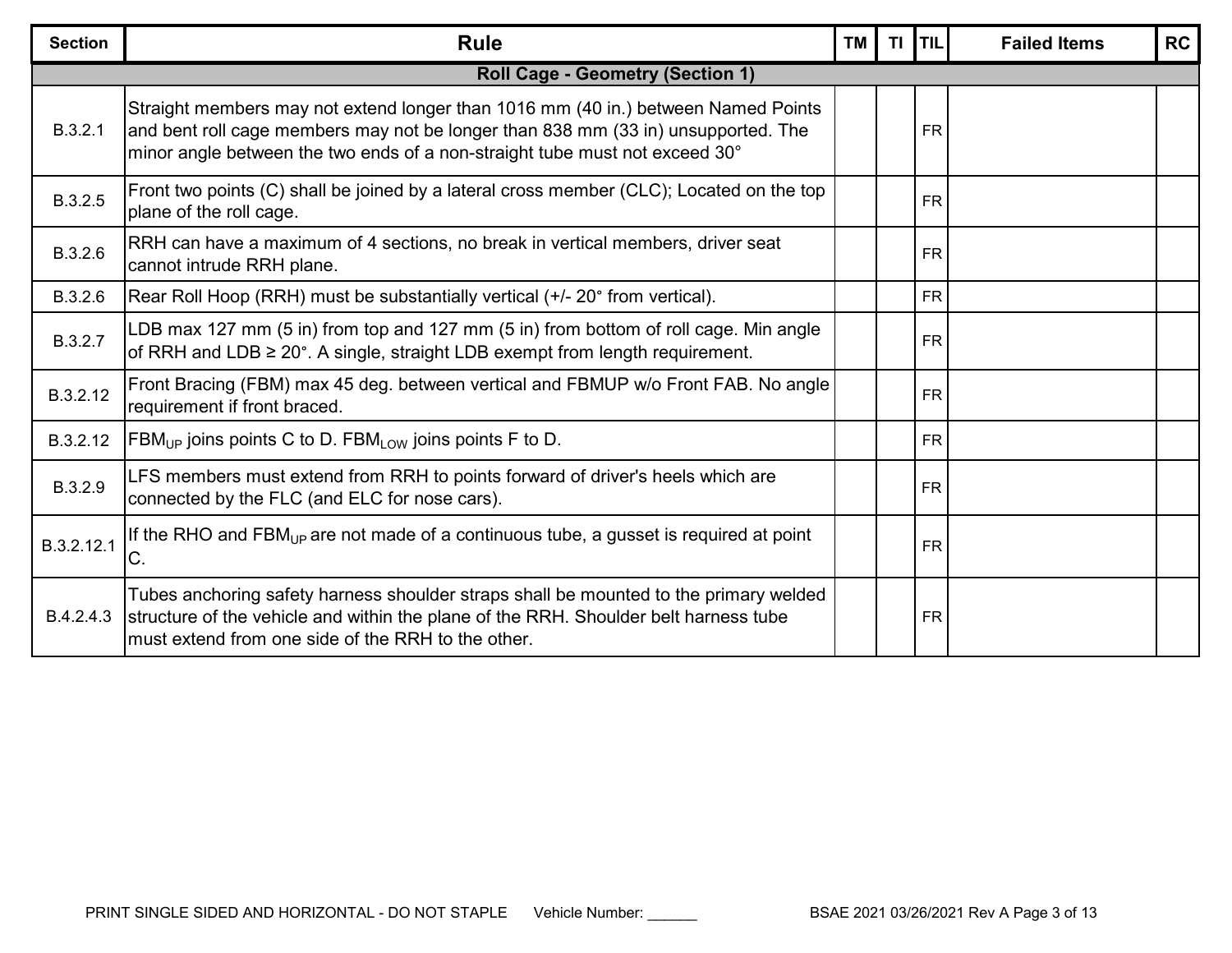| <b>Section</b> | <b>Rule</b>                                                                                                                                                                                                                                                                                                                                                                                                                      | <b>TM</b> | TI. | <b>TIL</b> | <b>Failed Items</b> | <b>RC</b> |  |  |  |  |  |
|----------------|----------------------------------------------------------------------------------------------------------------------------------------------------------------------------------------------------------------------------------------------------------------------------------------------------------------------------------------------------------------------------------------------------------------------------------|-----------|-----|------------|---------------------|-----------|--|--|--|--|--|
|                | <b>Roll Cage - Geometry (Section 2)</b>                                                                                                                                                                                                                                                                                                                                                                                          |           |     |            |                     |           |  |  |  |  |  |
| B.3.2.13       | Members in the FAB system, if straight, must not exceed 1016 mm (40 in) in<br>unsupported length. If bent, members may not be longer than 838 mm (33 in) in<br>unsupported length.                                                                                                                                                                                                                                               |           |     | <b>FR</b>  |                     |           |  |  |  |  |  |
| B.3.2.13       | Projected to side view, roll hoop bracing triangulation angles must be at least 20°.                                                                                                                                                                                                                                                                                                                                             |           |     | <b>FR</b>  |                     |           |  |  |  |  |  |
| B.3.2.13.1     | If front roll hoop bracing is used, it must connect FBMUP, LFS, and SIM <5 in from Point<br>C. Point P must be vertically supported to Point Q. Points P and Q only exist with a<br>complete front FAB system.                                                                                                                                                                                                                   |           |     | <b>FR</b>  |                     |           |  |  |  |  |  |
|                | If rear bracing is used, there must be a structural triangle connecting point B (within 2 in)<br>to either point A or S (within 2 in). The aft vertex of the structural triangle must also be<br>B.3.2.13.2 connected to whichever point A or S (within 2 in) is not part of the structural triangle (this<br>member is exempt from the maximum 30° bend rule). The aft vertices must be joined the<br>lateral cross member RLC. |           |     | <b>FR</b>  |                     |           |  |  |  |  |  |
| B.3.2.8        | RHO must be >1041 mm (41 in) above driver seat; LC at point C must be >305 mm (12<br>in) forward of seat back; and RRH must be >737 mm (29 in) wide at 686 mm (27 in)<br>above seat. All dimensions are with respect to the template in B.3.2.8                                                                                                                                                                                  |           |     | <b>FR</b>  |                     |           |  |  |  |  |  |
| B.3.2.10       | The side impact members shall run between 203 mm (8 in) and 356 mm (14 in) above<br>the lowest point of the seat in contact with the driver.                                                                                                                                                                                                                                                                                     |           |     | <b>FR</b>  |                     |           |  |  |  |  |  |
| B.3.2.11       | The USM shall pass directly below the roll cage template fore-aft envelope.                                                                                                                                                                                                                                                                                                                                                      |           |     | <b>FR</b>  |                     |           |  |  |  |  |  |
| B.3.2.14       | All butt joints are reinforced with an internal sleeve and exhibit at least 102 mm (4 in)<br>linear distance of weld bead.                                                                                                                                                                                                                                                                                                       |           |     | <b>FR</b>  |                     |           |  |  |  |  |  |
| <b>B.3.5</b>   | Bolted roll cage meets specifications. No pin joints are permitted.                                                                                                                                                                                                                                                                                                                                                              |           |     | <b>FR</b>  |                     |           |  |  |  |  |  |
|                | <b>Roll Cage - Driver Clearance</b>                                                                                                                                                                                                                                                                                                                                                                                              |           |     |            |                     |           |  |  |  |  |  |
| B.3.3.1        | The roll cage is large enough for the largest driver. The driver's helmet will be at least<br>152 mm (6 in) away from a straight-edge applied to any two places on the outiside of the<br>structure.                                                                                                                                                                                                                             |           |     | <b>FR</b>  |                     |           |  |  |  |  |  |
| B.3.3.1        | The driver's torso, knees, shoulders, elbows, hands, and arms must have 76 mm (3 in)<br>of clearance to the outside structure of the cockpit, less the roll cage padding.                                                                                                                                                                                                                                                        |           |     | <b>FR</b>  |                     |           |  |  |  |  |  |
| <b>B.3.3</b>   | The driver's feet must be completely within the roll cage.                                                                                                                                                                                                                                                                                                                                                                       |           |     | ${\sf FR}$ |                     |           |  |  |  |  |  |
| B.3.2.10       | If the tube between the front LC connecting the two SIM members (points D or G for<br>nose cars) is below the driver's toes, an additional bar will be needed above the driver's<br>ltoes.                                                                                                                                                                                                                                       |           |     | <b>FR</b>  |                     |           |  |  |  |  |  |
| <b>B.3.1</b>   | The roll cage <b>protects</b> the driver as intended. No tubes showing any cracks or<br>deformation. Final judgment will rest with National Technical Inspectors.                                                                                                                                                                                                                                                                |           |     | <b>FR</b>  |                     |           |  |  |  |  |  |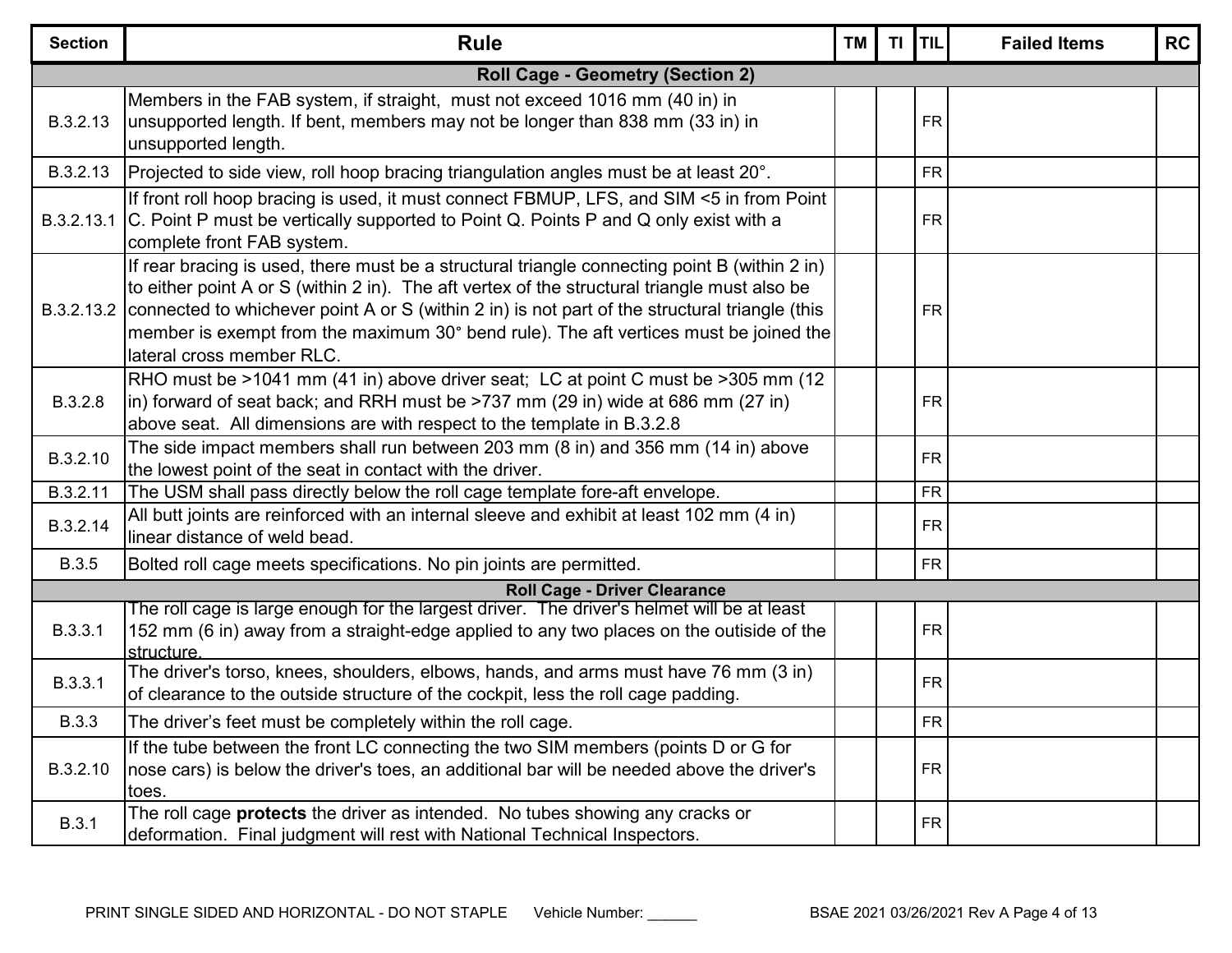| <b>Section</b>         | <b>Rule</b>                                                                                                                                                                                                                                                                                   | <b>TM</b> | <b>TI</b> | TIL            | <b>Failed Items</b> | <b>RC</b> |
|------------------------|-----------------------------------------------------------------------------------------------------------------------------------------------------------------------------------------------------------------------------------------------------------------------------------------------|-----------|-----------|----------------|---------------------|-----------|
|                        | <b>Driver Restraint</b>                                                                                                                                                                                                                                                                       |           |           |                |                     |           |
| <b>B.4.4</b>           | Head restraint must be mechanically fastened (No Velcro or adhesive) to the vehicle.<br>Head restraints may also be mechanically fastened or integral to the driver's seat.                                                                                                                   |           |           | 1              |                     |           |
| B.4.2                  | Minimum 5-point harness with 3-inch webbing and a single metal-to-metal quick release<br>lever buckle. No cam lock systems.                                                                                                                                                                   |           |           | 1              |                     |           |
| B.4.2.1                | All driver restraint systems must meet either SFI Specification 16.5/16.1, or FIA<br>specification 8853/98. No older than 3 years as of Jan 1st of competition year.                                                                                                                          |           |           | 1              |                     |           |
| B.4.2.4.2              | The shoulder webbing shall be laterally spaced 203 mm $\pm$ 25.4 mm (8 in $\pm$ 1 in) center to<br>center and be directly routed towards the driver's shoulders. Redirection, diversion, or<br>obstruction of the shoulder webbing is prohibited.                                             |           |           | 1              |                     |           |
| $\overline{B.4.2.4.6}$ | Restraint webbing may pass through the firewall as long as the firewall construction is<br>extended to protect the harness webbing.                                                                                                                                                           |           |           | $\overline{2}$ |                     |           |
| B.4.2.4.3              | Shoulder belts shall be looped around a straight frame tube meeting secondary member<br>requirements and have provisions to limit lateral webbing movement.                                                                                                                                   |           |           | $\overline{2}$ |                     |           |
| B.4.2.4.3              | The shoulder harness must be securely mounted to the primary welded structure of the<br>vehicle and within the plane of the RRH.                                                                                                                                                              |           |           | $\overline{2}$ |                     |           |
| <b>B.12.8</b>          | Lap and anti-sub belt mounting tabs shall be no less than 0.090 in. thick, have at least<br>1.5 in of weld length per tab, have no holes other than those required for bolts, and not<br>display significant deformation when pulled on. Fastener and tab hole diameters must be<br>the same. |           |           | 2              |                     |           |
| B.4.2.5.2              | Lap belt tabs must be in double shear, free to pivot and align with the direction of the<br>load. Webbing may not be routed against the seat as to impede the function of the<br>restraint system.                                                                                            |           |           | 2              |                     |           |
| B.4.2.6                | Anti-submarine belts may be bolted by tabs, wrapped around a tube, or wrapped around<br>a bolt in double shear. Webbing redirections over 30° are unacceptable. Webbing must<br>not significantly twist between mounting point and latches.                                                   |           |           | 2              |                     |           |
| B.12                   | All fasteners in the driver's harness system shall meet requirements of B.12.                                                                                                                                                                                                                 |           |           | 2              |                     |           |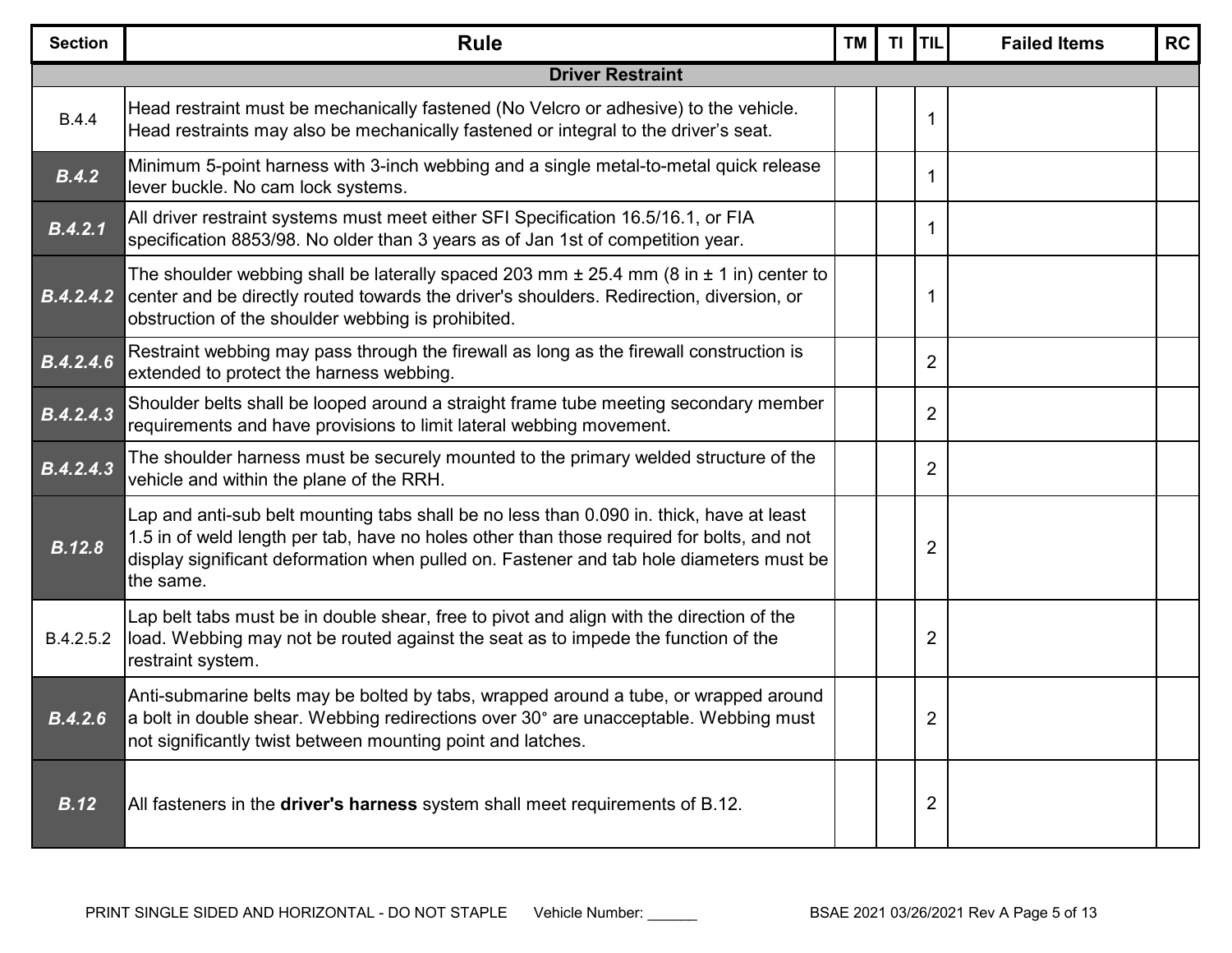| <b>Section</b> | <b>Rule</b>                                                                                                                                                                | <b>TM</b> | ΤI | $1$ TIL $^{\prime}$ | <b>Failed Items</b> | <b>RC</b> |
|----------------|----------------------------------------------------------------------------------------------------------------------------------------------------------------------------|-----------|----|---------------------|---------------------|-----------|
|                | <b>Seat</b>                                                                                                                                                                |           |    |                     |                     |           |
| B.4.5          | Vehicle must have a conventional seat with the driver's back angle between 90 and 65<br>degrees from horizontal. Suspension seats are prohibited.                          |           |    | 2                   |                     |           |
| B.4.5.3.2      | The seat has a distinct back plane (not the firewall), with at least two mounting points at or near the RRH to tubes meeting at least secondary frame member requirements. |           |    | 2                   |                     |           |
| B.4.5.3.2      | The seat has a distinct bottom plane (not the skid plate), with at least four mounting<br>points to tubes meeting at least secondary frame member requirements.            |           |    | $\overline{2}$      |                     |           |
| <b>B.12.8</b>  | All tabs used to mount seats shall be generally rigid and be at least 0.090 in (2.3 mm)<br>thick and have at least 1.5 in (38 mm) of weld length                           |           |    | 2                   |                     |           |
| B.4.5          | Seat works in concert with the safety harness to secure driver.                                                                                                            |           |    |                     |                     |           |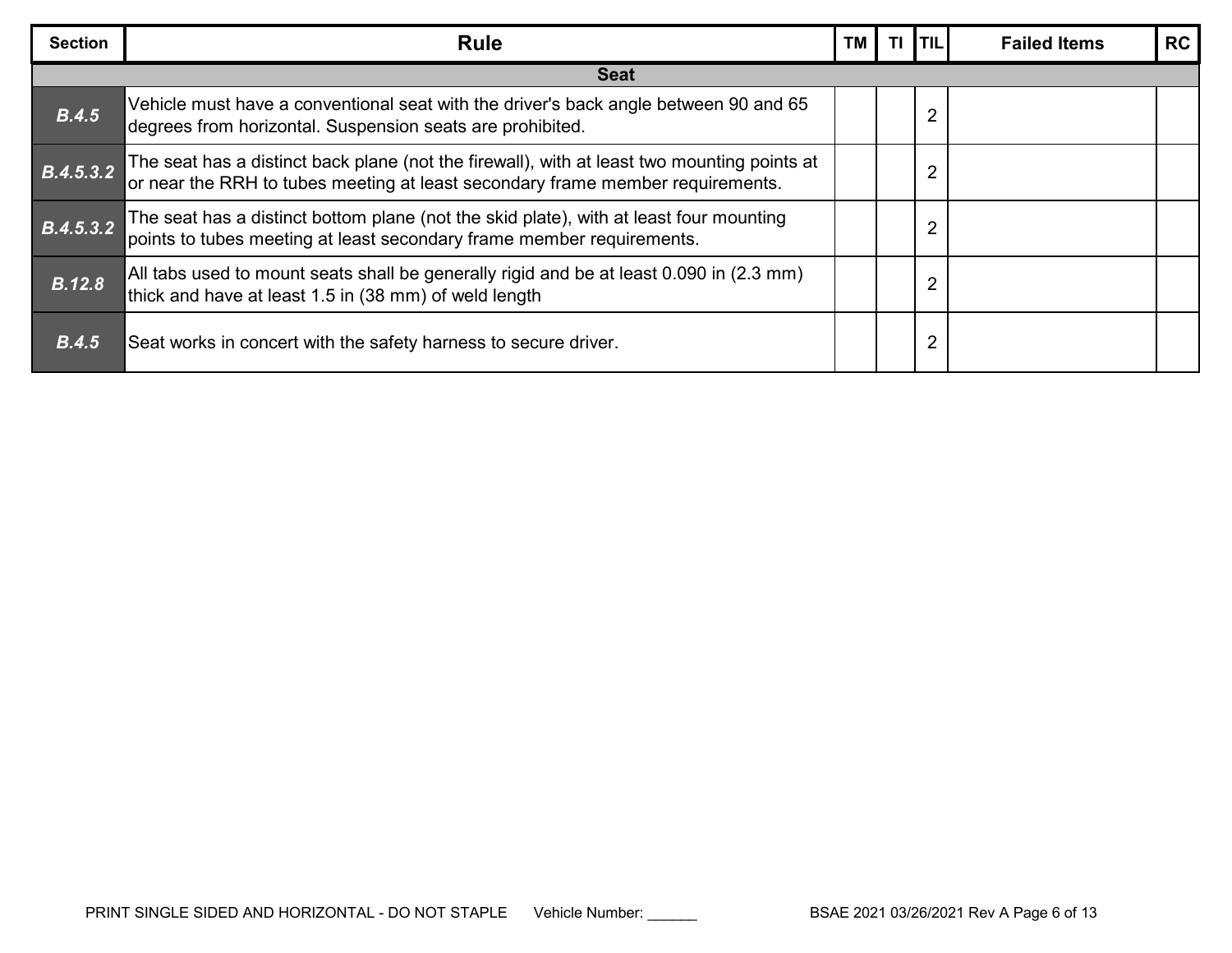| <b>Section</b> | <b>Rule</b>                                                                                                                                                                                                                 | <b>TM</b> | TI | <b>TIL</b>     | <b>Failed Items</b> | <b>RC</b> |
|----------------|-----------------------------------------------------------------------------------------------------------------------------------------------------------------------------------------------------------------------------|-----------|----|----------------|---------------------|-----------|
|                | <b>Fuel System</b>                                                                                                                                                                                                          |           |    |                |                     |           |
| B.6.6          | Fuel pumps are prohibited. Fuel tanks shall not be modified.                                                                                                                                                                |           |    | 2              |                     |           |
| B.6.9          | Any cover or lid over the fuel tank shall utilize rubber draw latches or over-center latches,<br>easily actuated by track workers with gloves on.                                                                           |           |    | $\overline{2}$ |                     |           |
| B.6.3          | Entire fuel system, including tank and carburetor assembly, is contained within the roll<br>cage. Test with straight edge between two points on the frame. (Incl. air box).                                                 |           |    | $\overline{2}$ |                     |           |
| B.6.5          | The only permitted fuel tank is the Pyrotect SFC1000.                                                                                                                                                                       |           |    | $\overline{2}$ |                     |           |
| B.6.4          | Tank has standard B&S gas cap (#B4325GS) or equivalent.                                                                                                                                                                     |           |    | $\overline{2}$ |                     |           |
| B.6.6          | All fuel lines must be SAE J30R14 or 30R7-RP fuel rated, 1/2 in OD and 1/4 in ID,<br>located away from sharp edges, hot exhaust parts, and prevented from chafing with<br>grommets or other means.                          |           |    | $\overline{2}$ |                     |           |
| B.6.5.1        | Fuel tank shall be mounted by the square tube or C-bracket methods. For C-Bracket<br>method, check bracket thickness and mounting length.                                                                                   |           |    | $\overline{2}$ |                     |           |
| B.6.5.1        | All tank mounting holes shall be used. Any fasteners must meet rule B.12. Check for<br>proper fastener stack-up.                                                                                                            |           |    | $\overline{2}$ |                     |           |
| B.6.7          | Splash shields are required to prevent fuel from being poured directly on the driver,<br>ignition, engine, and exhaust while refueling or preparing to refuel the car.                                                      |           |    | $\overline{2}$ |                     |           |
| <b>B.6.7</b>   | Splash shields shall be fixed (non-adjustable), effective at all times, divert spilled fuel<br>away from the engine and towards the outside of the vehicle. Splash shields shall not<br>allow pooling or retention of fuel. |           |    | $\overline{2}$ |                     |           |
| <b>B.6.7</b>   | Splash shields shall be metallic, at least 0.020 in thick, generally rigid, and mounted<br>using sound engineering practices, including adequate spacing from hot exhaust parts or<br>gases.                                |           |    | $\overline{2}$ |                     |           |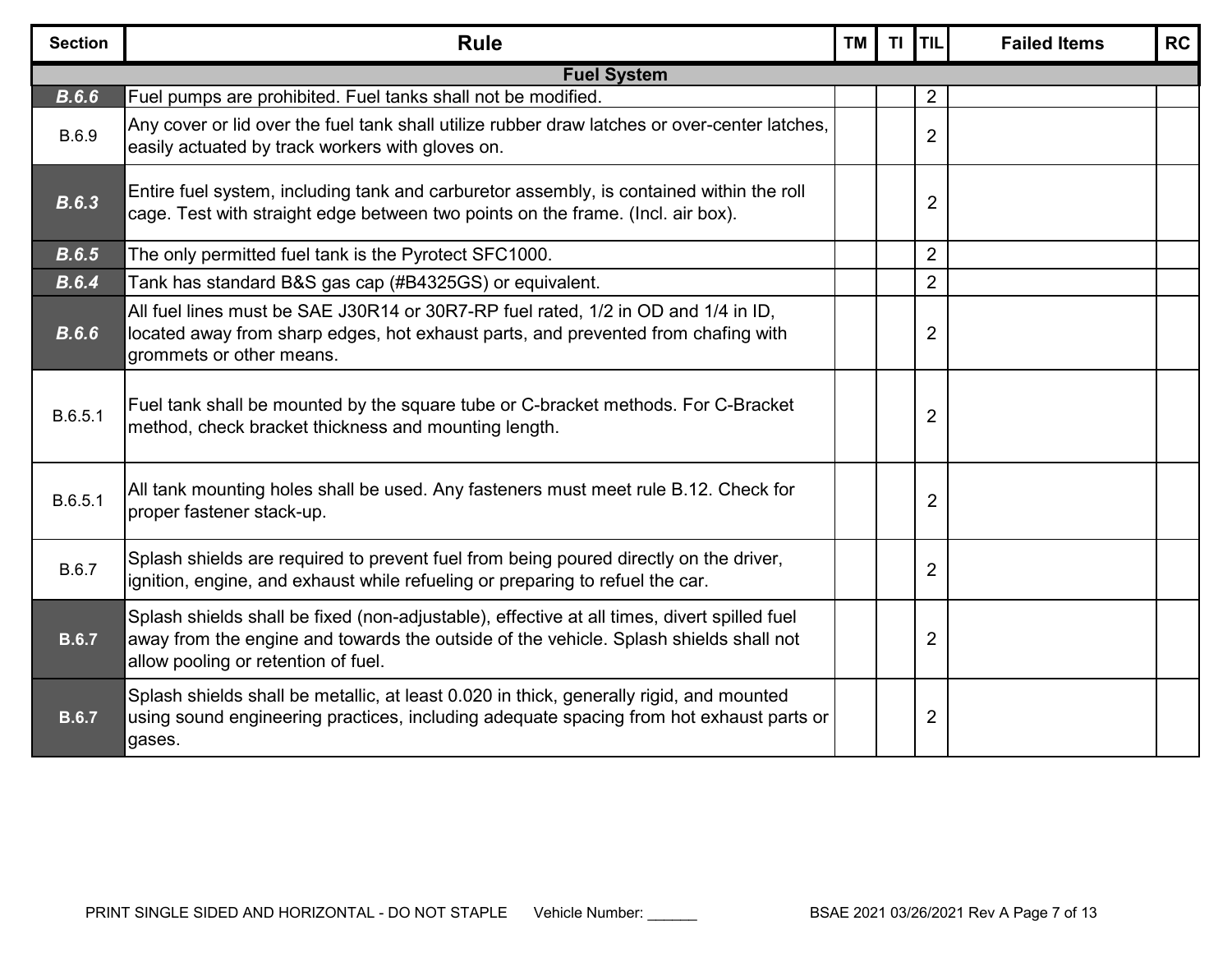| <b>Section</b> | <b>Rule</b>                                                                                                                                                                                                                                                                                                                                          | <b>TM</b> | TI. | <b>TIL</b>     | <b>Failed Items</b> | <b>RC</b> |  |  |  |  |
|----------------|------------------------------------------------------------------------------------------------------------------------------------------------------------------------------------------------------------------------------------------------------------------------------------------------------------------------------------------------------|-----------|-----|----------------|---------------------|-----------|--|--|--|--|
|                | <b>Guards</b>                                                                                                                                                                                                                                                                                                                                        |           |     |                |                     |           |  |  |  |  |
| <b>B.9.1</b>   | All powertrain components, such as gears, belts, chains, sprockets, etc. must have<br>guarding/shielding systems to protect against hazardous release of energy and pinch<br>points/entanglement.                                                                                                                                                    |           |     | $\overline{2}$ |                     |           |  |  |  |  |
| <b>B.9.2</b>   | Shields protecting against release of hazardous energy must extend around the<br>periphery of <i>all</i> rotating assemblies and be wider than the component they are guarding.<br>(Exception for driveshafts in cockpit, B.9.6).                                                                                                                    |           |     | $\overline{2}$ |                     |           |  |  |  |  |
| B.9.2          | Material protecting against hazardous release of energy shall be 1010 steel plate or<br>better and at least 1.524 mm (0.060 in) thick or 6061-T6 aluminum or better and at least<br>3.0 mm (0.12 in) thick. All other materials are prohibited.                                                                                                      |           |     | $\overline{2}$ |                     |           |  |  |  |  |
| <b>B.9.4</b>   | Unmodified, OEM, stock guarding shall be considered to meet the requirements of B.9.1<br>and B.9.2. Modified OEM components will be inspected for compliance with B.9.1 and<br>B.9.2.                                                                                                                                                                |           |     | $\overline{2}$ |                     |           |  |  |  |  |
| <b>B.9.3</b>   | All moving powertrain parts must be guarded on all sides so that a finger cannot be<br>inserted into them. U-Joints, axle shafts, brake rotors and hubs in the final drive stage<br>are exempt. OEM CVT covers are subject to finger guard requirements. Non rigid, fabric<br>coverings such as "Frogskin", Ceconite, and neoprene are unacceptable. |           |     | 2              |                     |           |  |  |  |  |
| <b>B.9.5</b>   | Gearboxes shall be equipped to prevent fluid loss during rollover or thermal expansion<br>by bellows, vent tubes, or other acceptable means. Gearbox vent systems shall be kept<br>clear of the exhaust system by 100 mm (3.94 in.).                                                                                                                 |           |     | $\overline{2}$ |                     |           |  |  |  |  |
| <b>B.9.6</b>   | 4WD/AWD driveshafts in the cockpit shall be surrounded by material meeting B.9.2, and<br>completely separate the driver from the rotating equipment. Driveshafts must have finger<br>guarding and loops for hazardous energy containment                                                                                                             |           |     | $\overline{2}$ |                     |           |  |  |  |  |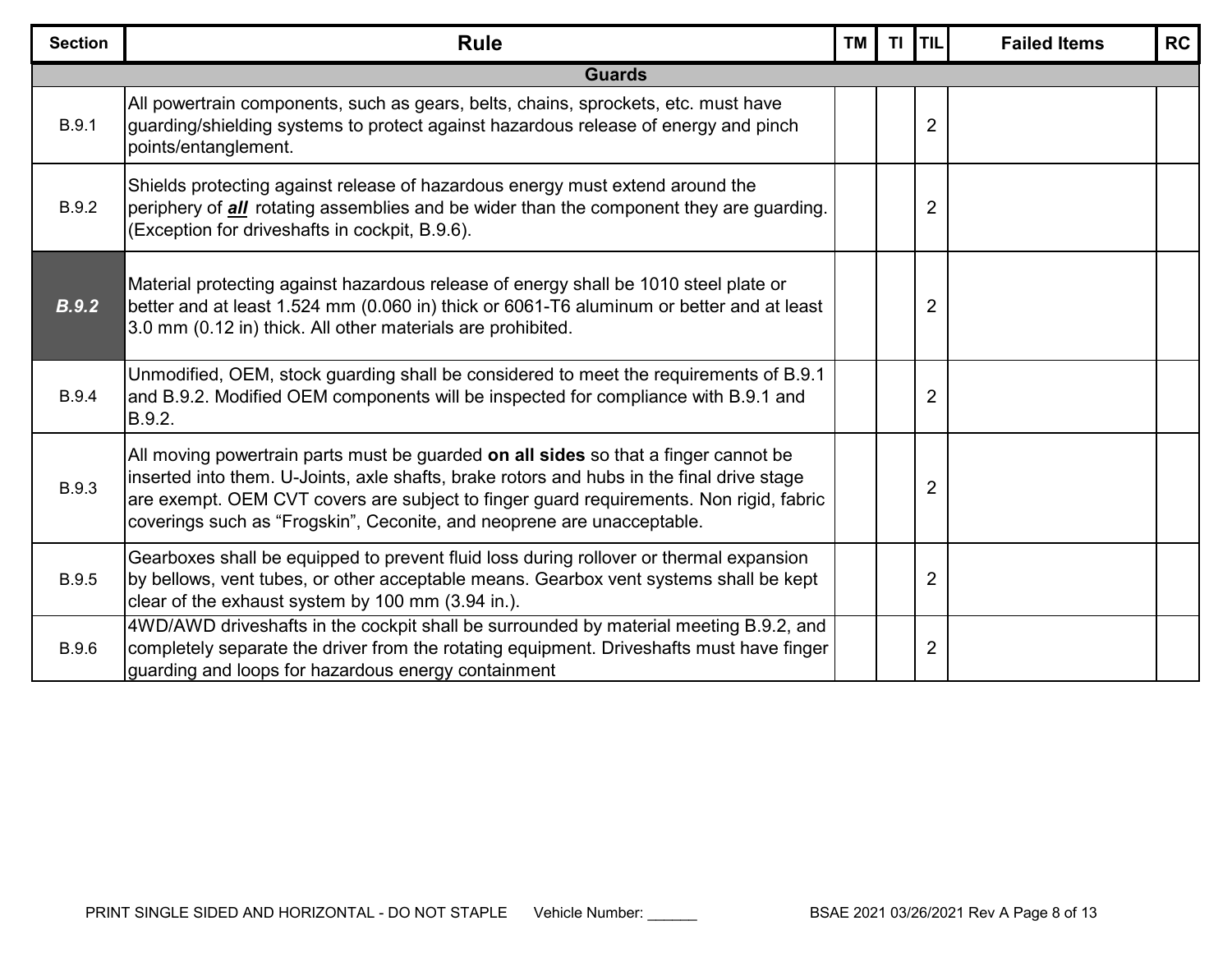| <b>Section</b> | <b>Rule</b>                                                                                                                                                                                                                                                                                                               | <b>TM</b> | TI TIL |                | <b>Failed Items</b> | <b>RC</b> |  |  |  |  |
|----------------|---------------------------------------------------------------------------------------------------------------------------------------------------------------------------------------------------------------------------------------------------------------------------------------------------------------------------|-----------|--------|----------------|---------------------|-----------|--|--|--|--|
|                | <b>Cockpit</b>                                                                                                                                                                                                                                                                                                            |           |        |                |                     |           |  |  |  |  |
| B.8.3          | This firewall must be metal, and at least 0.508 mm (0.020 in) thick. Large cutouts,<br>including those for CVT and engine air intakes are explicitly prohibited.                                                                                                                                                          |           |        | $\mathbf 1$    |                     |           |  |  |  |  |
| <b>B.8.7</b>   | Open universal joints in steering system near drivers feet shall be covered to prevent<br>entanglement. Steering links shall be properly shielded and covered with a sturdy, full-<br>width cover.                                                                                                                        |           |        | 1              |                     |           |  |  |  |  |
| <b>B.8.6</b>   | Skid plate material must be metal, fiberglass, plastic, or similar material. Skid plates<br>shall extend the length of the cockpit and prevent debris and foreign object intrusion into<br>the cockpit.                                                                                                                   |           |        | 1              |                     |           |  |  |  |  |
| <b>B.8.8</b>   | Fire extinguisher mounted on the right side, easily accessible, with the top below the<br>driver's head, and the top half above the SIM. Mounting bolts must meet B12 and match<br>hole geometry. The pull knob shall be free and clear of any access obstructions. Radial<br>clearance to the pull knob shall be 2.5 in. |           |        | 1              |                     |           |  |  |  |  |
| B.8.8.4        | Extinguisher mount tabs are at least 0.125 in thick. Mount uses at least 2 bolts.                                                                                                                                                                                                                                         |           |        | 1              |                     |           |  |  |  |  |
| B.8.8.4        | Mount must resist shaking loose, but the extinguisher must be easily removable.                                                                                                                                                                                                                                           |           |        | $\mathbf 1$    |                     |           |  |  |  |  |
| <b>B.8.8</b>   | Two extinguishers with a Minimum UL rating of 5 B C; must be equipped with a<br>manufacturer installed dial gauge; gauge must be readable and properly charged.<br>Kidde units: Oldest Julian Date is 22817. (228th day of 2017)                                                                                          |           |        | 1              |                     |           |  |  |  |  |
| B.8.8.3        | Fire extinguisher mount is Drake FIREX-MNT-DOR or FIREX-MNT-S-DOR. No other<br>mounts are acceptable.                                                                                                                                                                                                                     |           |        | 1              |                     |           |  |  |  |  |
| B.8.8.1        | All extinguishers must be labeled with school name and car number.                                                                                                                                                                                                                                                        |           |        | $\mathbf{1}$   |                     |           |  |  |  |  |
| <b>B.7.2</b>   | Only foot operated, cable throttle controls are allowed. Wide open throttle stop is<br>required (at the pedal).                                                                                                                                                                                                           |           |        | $\overline{2}$ |                     |           |  |  |  |  |
| B.7.2          | All throttle controls must return to idle stop in the event of failure and ensure full<br>throttle is achievable. Throttle cable cannot be bare from the forward mounting point to<br>the firewall.                                                                                                                       |           |        | $\overline{2}$ |                     |           |  |  |  |  |
| <b>B.8.3</b>   | The firewall shall separate the cockpit and engine area, covering the entire plane of the<br>RRH. Pass throughs for 4WD equipment are permitted if sealed.                                                                                                                                                                |           |        | $\overline{2}$ |                     |           |  |  |  |  |
| <b>B.8.5</b>   | Body panels must cover the area between LFS member and SIM. The material must be<br>plastic, fiberglass, metal or similar material. No gaps can exist that are larger than 6.35<br>$\vert$ mm (0.25 in). Velcro and / or Zip ties are not acceptable fastening methods.                                                   |           |        | $\overline{2}$ |                     |           |  |  |  |  |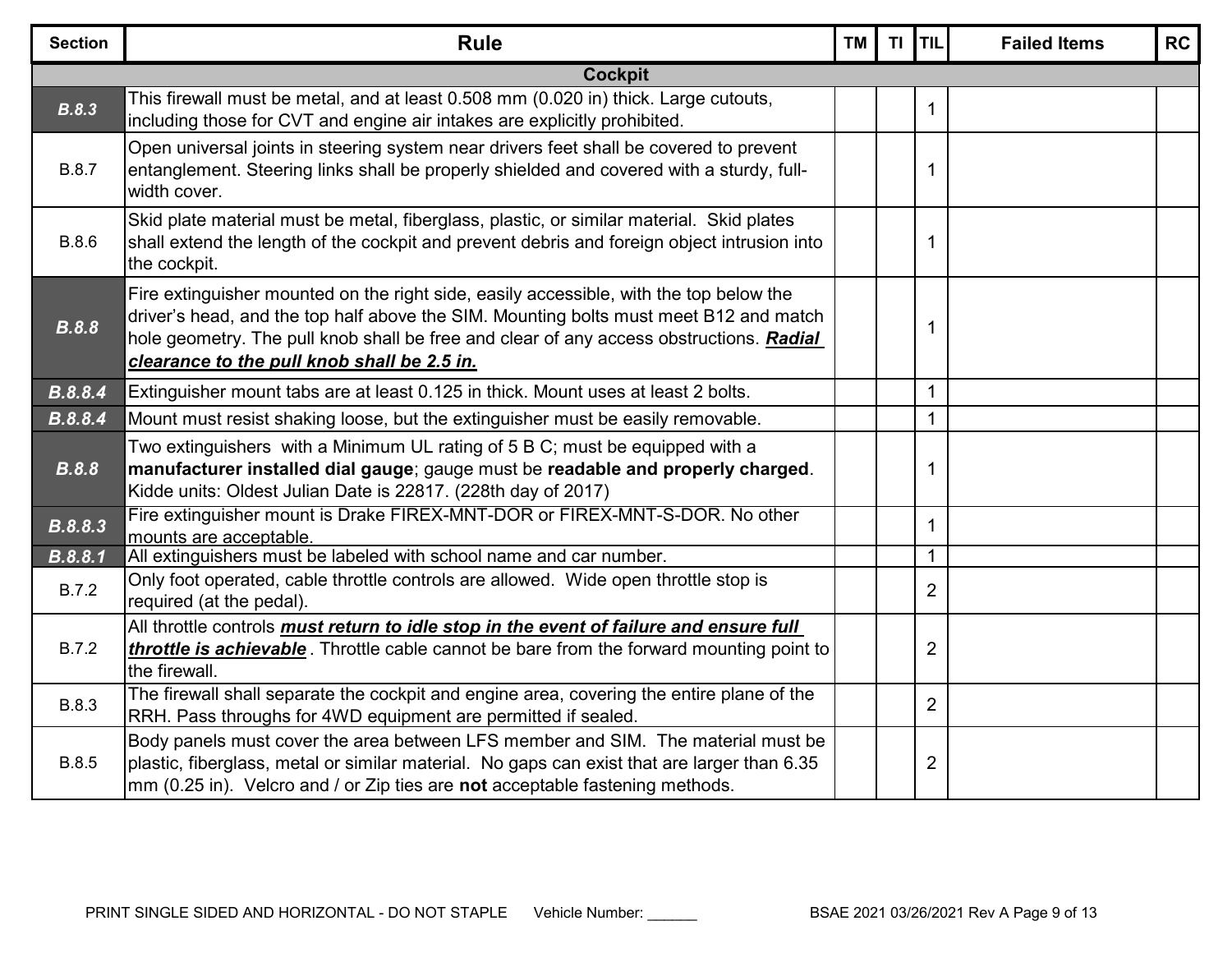| <b>Section</b>  | <b>Rule</b>                                                                                                                                                                                                                                   | <b>TM</b> | $T\mathbf{I}$ | <b>ITIL</b>    | <b>Failed Items</b> | <b>RC</b> |
|-----------------|-----------------------------------------------------------------------------------------------------------------------------------------------------------------------------------------------------------------------------------------------|-----------|---------------|----------------|---------------------|-----------|
|                 | <b>Electrical</b>                                                                                                                                                                                                                             |           |               |                |                     |           |
| <b>B.10.4.1</b> | BSAE approved, unmodified brake lights shall be mounted minimum 1000 mm (39.4 in)<br>from ground, and clearly visible in daylight when on. Light shall be completely<br>extinguished when brakes are not actuated.                            |           |               | 1              |                     |           |
| B.10.4.1        | Each independent brake circuit must be equipped with a hydraulic pressure switch.<br>Actuation of any one circuit or combination of any circuits shall turn the brake light on.                                                               |           |               | 1              |                     |           |
| <b>B.10.4.2</b> | Cars with reverse must have reverse light (SAE "R") of LED design and alarm mounted<br>at min 700 mm (27.6 in) from the ground and aft of the RRH/firewall.                                                                                   |           |               | 1              |                     |           |
| <b>B.10.3</b>   | Each vehicle must be equipped with two (2) <b>easily actuated</b> kill switches turning off the<br>ignition. The Kill switch must not de-energize the Brake Light(s). (Note: Kill switches do<br>not need to cut power to other electronics.) |           |               | 1              |                     |           |
| <b>B.10.3.2</b> | Kill switch is a: Ski-Doo 01-171, 27-0154, 27-0152, or Polaris 4015321                                                                                                                                                                        |           |               | 1              |                     |           |
| B.10.3.3        | One switch must be located on the driver's right side of the vehicle, on a <b>panel</b><br>perpendicular (+/- 15°) to the firewall, no more than 178 mm (7 in) from the top of the<br>roll cage. Kill switch fasteners shall meet rule B.12   |           |               | 1              |                     |           |
| B.10.3.3        | The second kill switch must be located on the driver's left side, along the SIM, and be<br>easily actuated by the driver.                                                                                                                     |           |               | 1              |                     |           |
| <b>B.10.2</b>   | Kill switch wiring must be sealed, protected or securely attached to the frame to prevent<br>the wires from being entangled with the driver or obstacles.                                                                                     |           |               | $\overline{2}$ |                     |           |
| B.10.4.1        | Reverse and brake lights shall remain effective at all times. No cut-out or disabling<br>switches are permitted for any braking or reverse system.                                                                                            |           |               | $\overline{2}$ |                     |           |
| B.10.1.1        | The batteries must be effectively sealed and secured and not leak in the event of a roll<br>over. Terminals shall be insulated.                                                                                                               |           |               | 2              |                     |           |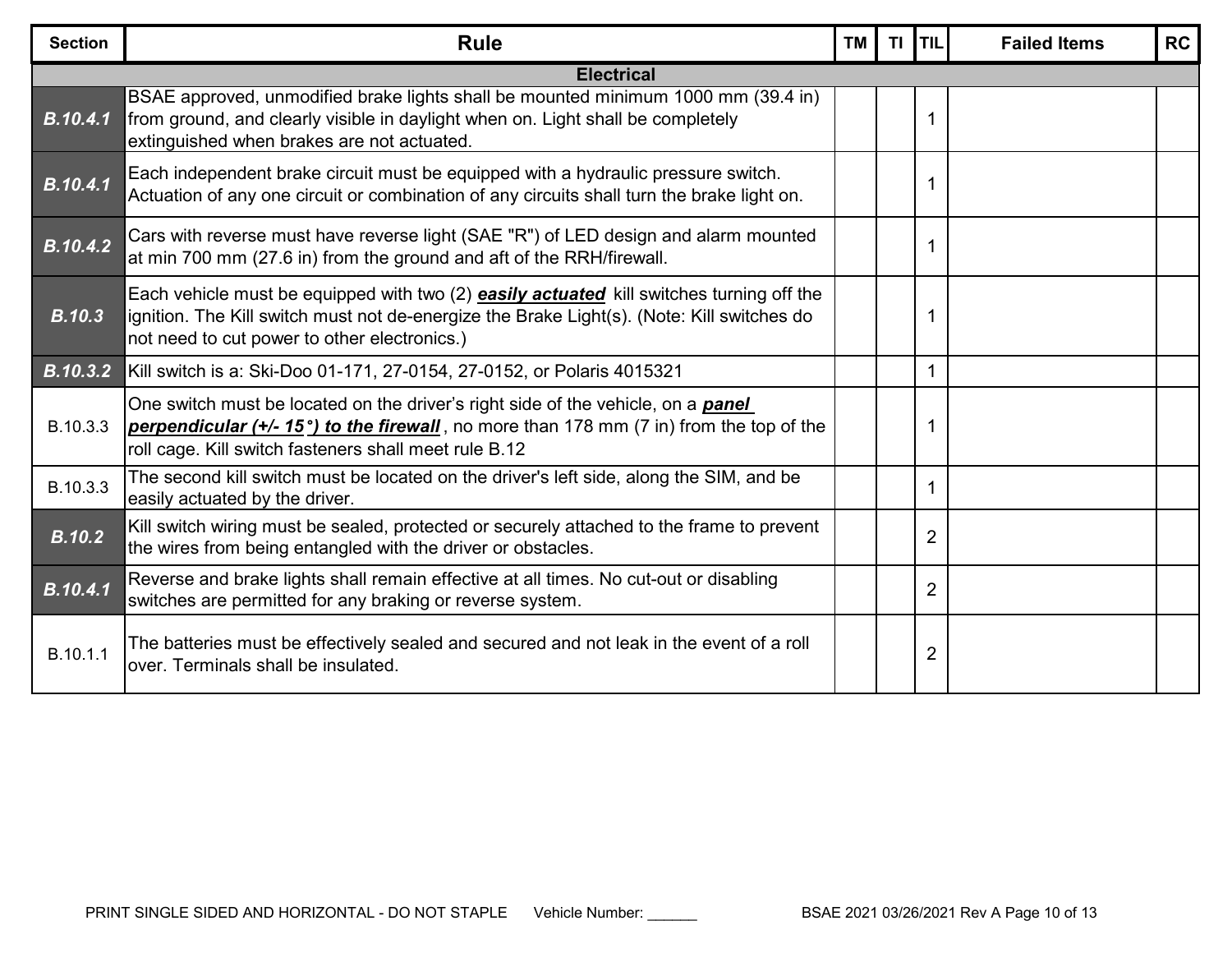| <b>Section</b>        | <b>Rule</b>                                                                                                                                                                                                                                                                                                                                                                              | <b>TM</b> | TI <b>TIL</b>  |  | <b>Failed Items</b> | <b>RC</b> |  |  |  |  |
|-----------------------|------------------------------------------------------------------------------------------------------------------------------------------------------------------------------------------------------------------------------------------------------------------------------------------------------------------------------------------------------------------------------------------|-----------|----------------|--|---------------------|-----------|--|--|--|--|
| <b>Brakes</b>         |                                                                                                                                                                                                                                                                                                                                                                                          |           |                |  |                     |           |  |  |  |  |
| B.7.1.1               | Vehicle must have two independent brake circuits and separate reservoirs.                                                                                                                                                                                                                                                                                                                |           |                |  |                     |           |  |  |  |  |
| B.7.1.2               | Outboard or inboard brakes are permitted, and must operate through the drive axle.<br>Braking on an intermediate stage is prohibited.                                                                                                                                                                                                                                                    |           | 1              |  |                     |           |  |  |  |  |
| B.7.1.4               | Brake lines shall be routed to prevent abrasion, pinching, tension, and fatigue for all<br>suspension and steering positions. Brake lines must also not fall below any portion of the<br>vehicle to be exposed to the terrain. Plastic brake lines are prohibited.                                                                                                                       |           | $\overline{2}$ |  |                     |           |  |  |  |  |
| B.7.1.3               | "Cutting brakes" are permitted provided section B.7.1 is satisfied.                                                                                                                                                                                                                                                                                                                      |           | $\overline{2}$ |  |                     |           |  |  |  |  |
| <b>Identification</b> |                                                                                                                                                                                                                                                                                                                                                                                          |           |                |  |                     |           |  |  |  |  |
| B.13.2.1              | All vehicles must have a MYLAPS MX transponder. Classic, Flex, and X2 only.                                                                                                                                                                                                                                                                                                              |           |                |  |                     |           |  |  |  |  |
| <b>B.13.6</b>         | All vehicles must have an SAE issued RFID tag mounted to the right RHO.                                                                                                                                                                                                                                                                                                                  |           |                |  |                     |           |  |  |  |  |
|                       | Transponder shall be mounted on the right side, forward of the seat and within 610 mm<br><b>B.13.2.3.2</b> (24 in) of the ground. The transponder shall be properly oriented and have unobstructed<br>LOS to the ground.                                                                                                                                                                 |           | 1              |  |                     |           |  |  |  |  |
| <b>B.13.3</b>         | Each vehicle must have three single-color, raised numbers in the approved font, 152 mm<br>(6 in) tall, 12.7 mm (0.5 in) high, oriented horizontally, off a high contrast, single color<br>background; two must be affixed to the upper side of the frame, behind the RRH. They<br>must be in the vertical plane on the side of the car. One must face forward, but<br>placement is open. |           | 1              |  |                     |           |  |  |  |  |
|                       | One number shall be visible from the front of the vehicle. Numbers mounted above the<br><b>B.13.3.2.2</b> SIM shall be less than or equal to 45° from vertical. Numbers mounted below the SIM<br>shall be less than or equal to 15° from vertical.                                                                                                                                       |           | 1              |  |                     |           |  |  |  |  |
|                       | <b>Miscellaneous</b>                                                                                                                                                                                                                                                                                                                                                                     |           |                |  |                     |           |  |  |  |  |
| <b>B.11.2</b>         | Front hitch is tubular, Max OD 1.25 in, Min OD 1.00 in. Vertical location between LFS<br>and SIM. Must be able to pass hitch inspection gauge.                                                                                                                                                                                                                                           |           | 1              |  |                     |           |  |  |  |  |
| <b>B.11.3</b>         | Rear hitch is plate-style. 0.125 to 0.375 in thick, Hole diameter is 1.0 in to 1.25 in. 1.0 in<br>max edge distance. Minimum attachment width, 3.0 in.                                                                                                                                                                                                                                   |           |                |  |                     |           |  |  |  |  |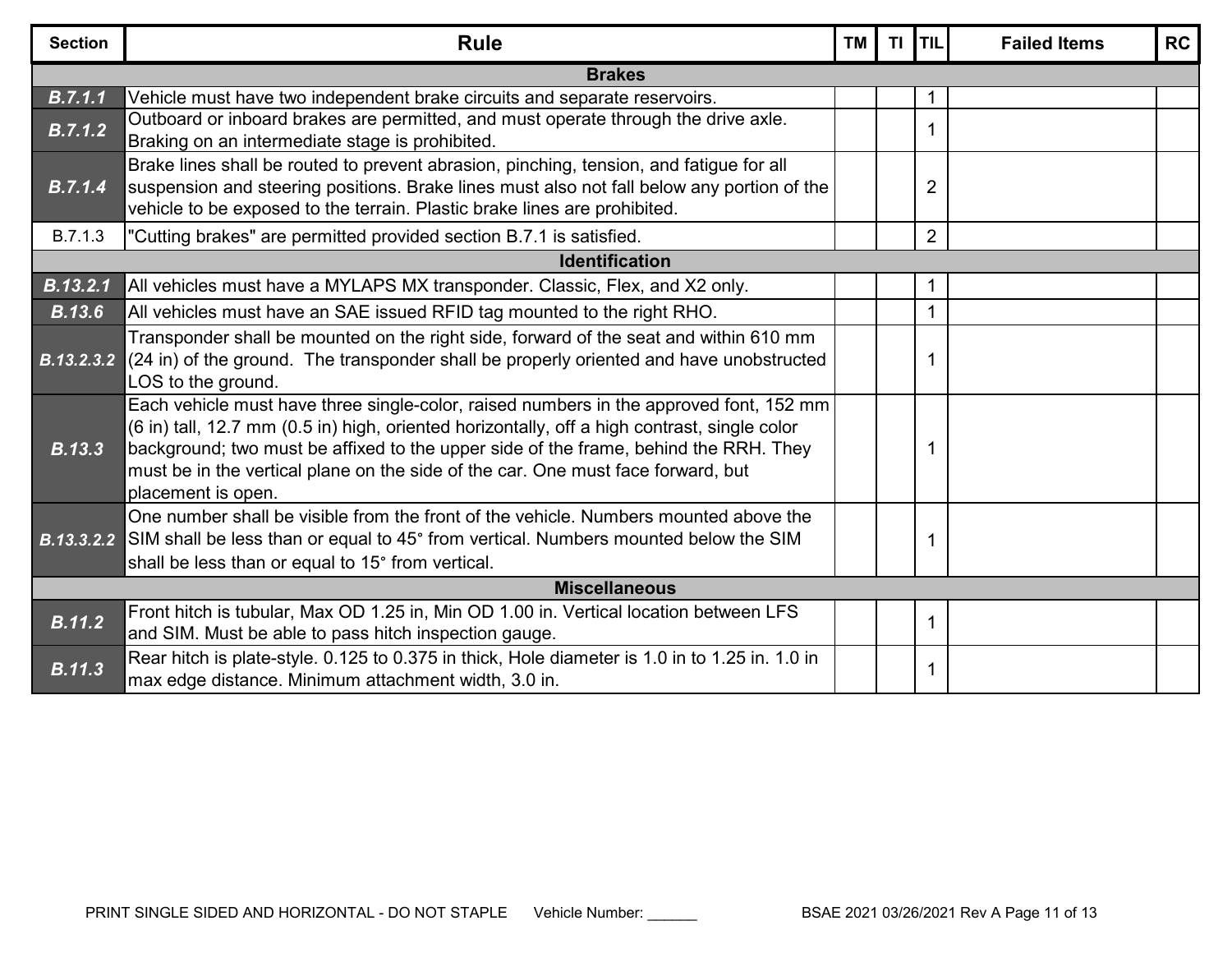| <b>Section</b>          | <b>Rule</b>                                                                                                                                                                                                              | <b>TM</b> | <b>TI</b> | <b>TIL</b>     | <b>Failed Items</b> | <b>RC</b> |  |  |  |
|-------------------------|--------------------------------------------------------------------------------------------------------------------------------------------------------------------------------------------------------------------------|-----------|-----------|----------------|---------------------|-----------|--|--|--|
| <b>Driver Equipment</b> |                                                                                                                                                                                                                          |           |           |                |                     |           |  |  |  |
| B.5.1                   | BSAE 2021 Helmet sticker required. Snell M2015 or M2020.                                                                                                                                                                 |           |           |                |                     |           |  |  |  |
| B.5.1                   | One-piece Motocross style helmet only, fitted with Tear Offs/Roll Off system. Check that<br>tear offs are installed properly.                                                                                            |           |           | 1              |                     |           |  |  |  |
| B.5.3                   | Neck Support SFI 3.3 with valid expiration dates must be worn. Horseshoe collars,<br>Leatt, & HANS devices are not allowed.                                                                                              |           |           | 1              |                     |           |  |  |  |
| B.4.3                   | Separate, independent arm restraints meeting SFI 3.3 certification, and have a valid<br>expiration date.                                                                                                                 |           |           | 1              |                     |           |  |  |  |
| B.5.4                   | Drivers must wear long pants (cotton/Nomex), socks, shoes, gloves and a long sleeved<br>upper garment bearing a factory label indicating it is SFI rated or FIA rated. No date<br>restriction. Check for good condition. |           |           | 1              |                     |           |  |  |  |
| <b>Egress</b>           |                                                                                                                                                                                                                          |           |           |                |                     |           |  |  |  |
| <b>B.7.1</b>            | Verify vehicle brake system is capable of statically locking the front and rear axles.                                                                                                                                   |           |           | $\mathbf 1$    |                     |           |  |  |  |
| B.8.1                   | Restraints must be secured to driver restraint system and must separate completely<br>from the vehicle when the driver releases the harness.                                                                             |           |           | 1              |                     |           |  |  |  |
| B.4.2.4.1               | Shoulder belts mounted at or below the driver's shoulders (No more than 102 mm (4 in)<br>below shoulder level.)                                                                                                          |           |           | 1              |                     |           |  |  |  |
| B.4.2.5.2               | The harness mounts shall not exhibit noticeable deformation when webbing is adjusted.                                                                                                                                    |           |           | 1              |                     |           |  |  |  |
| B.4.3                   | Arm Restraints must prevent arms from extending beyond the plane of the roll cage<br>(plane is defined by RHO and SIM).                                                                                                  |           |           | 1              |                     |           |  |  |  |
| B.10.3.3.1              | Cockpit kill switch within easy reach of the restrained driver; Arm restraints do not<br>impede driver's ability to reach kill switch.                                                                                   |           |           | 1              |                     |           |  |  |  |
| B.7.2.1                 | No type extension to the driver's foot pedals are allowed.                                                                                                                                                               |           |           | $\mathbf{1}$   |                     |           |  |  |  |
| B.7.2.1                 | Feet can not get trapped in the pedals and the driver's feet can not stick out of the car.                                                                                                                               |           |           | $\overline{2}$ |                     |           |  |  |  |
| B.4.2.5.1               | Lap belt angle is between 45 and 65 degrees when worn, and in proper adjustment with<br>the anti-submarine belt such that the belts are worn over the driver's pelvis.                                                   |           |           | $\overline{2}$ |                     |           |  |  |  |
| B.4.2.6.2               | Driver anti-submarine belt angle is between 0 and 20 degrees aft of the chest line.                                                                                                                                      |           |           | $\overline{2}$ |                     |           |  |  |  |
| B.4.2.4.5               | Belts shall be adjustable for different drivers. Minimum excess webbing is 4 inches.                                                                                                                                     |           |           | $\overline{2}$ |                     |           |  |  |  |
| <b>B.8.2</b>            | Maximum egress time of 5 seconds, equipped with all safety gear per B16.                                                                                                                                                 |           |           | $\overline{2}$ |                     |           |  |  |  |
| <b>B.8.1</b>            | Designed for driver protection & easy driver egress in an emergency.                                                                                                                                                     |           |           | $\overline{2}$ |                     |           |  |  |  |